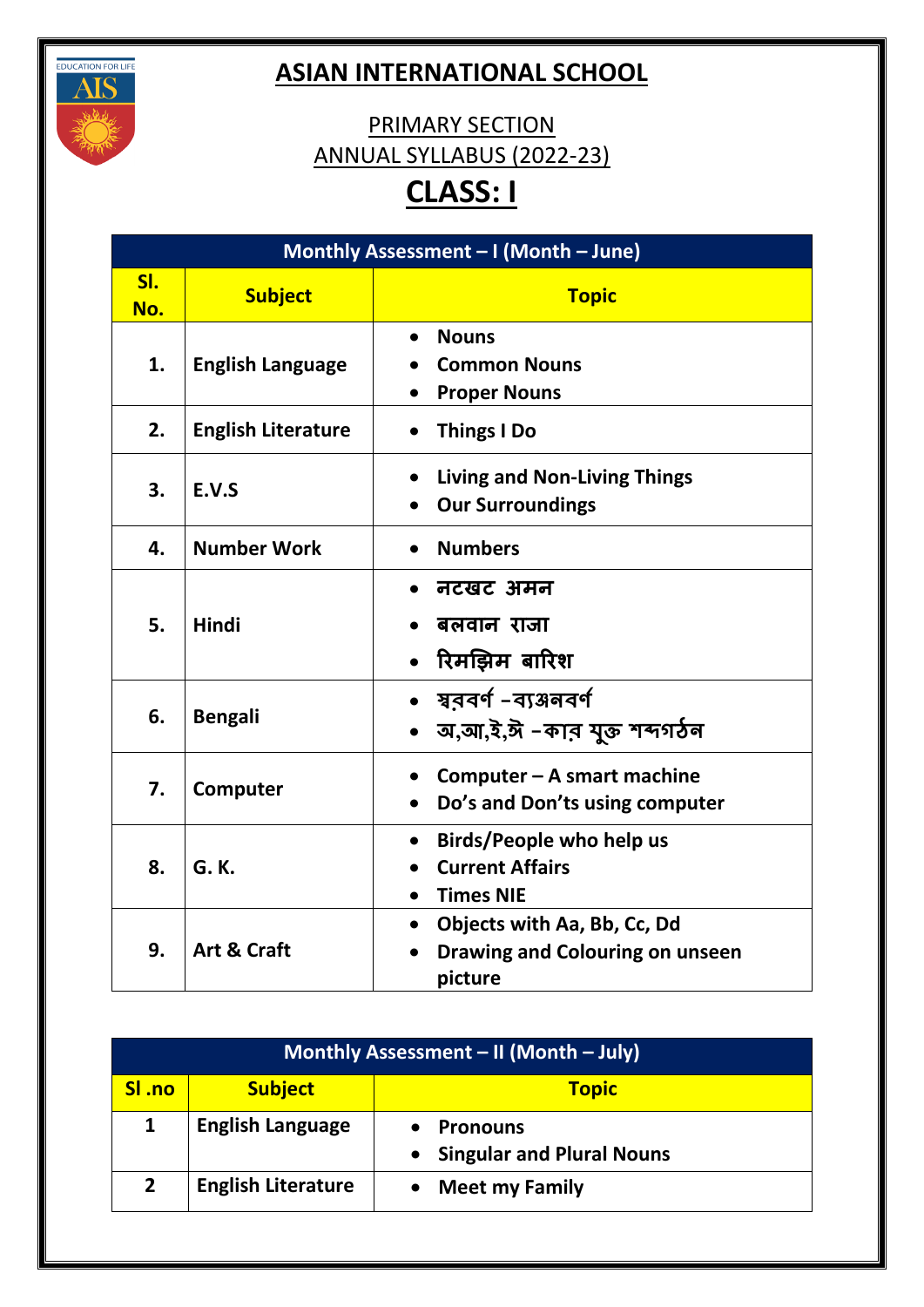| 3  | <b>EVS</b>           | <b>Plant World</b>                                         |
|----|----------------------|------------------------------------------------------------|
|    |                      | Plant gives us food<br>$\bullet$                           |
| 4  | Hindi                | मीना                                                       |
|    |                      | तन् की गुड़िया                                             |
|    |                      | बूढ़ा काका                                                 |
| 5  | <b>Bengali</b>       | উ কার থেকে ঐ কার                                           |
| 6. | <b>Number Work</b>   | <b>Addition</b><br><b>Subtraction</b>                      |
|    |                      | (Horizontal/Vertical with single & double<br>digits)       |
| 7. | Computer             | <b>Uses of Computer</b><br>$\bullet$                       |
| 8. | G. K.                | <b>Games of India</b><br>$\bullet$                         |
|    |                      | <b>My School</b><br>$\bullet$                              |
|    |                      | <b>Current Affairs</b>                                     |
|    |                      | <b>Times NIE</b>                                           |
| 9. | <b>Art and Craft</b> | Objects with Ee, Ff, & Gg<br>$\bullet$                     |
|    |                      | Drawing and Colouring on<br>$\bullet$<br>unseen<br>picture |

|                | Monthly Assessment - III (Month - August) |                                                                                            |  |
|----------------|-------------------------------------------|--------------------------------------------------------------------------------------------|--|
| SI .no         | <b>Subject</b>                            | <b>Topic</b>                                                                               |  |
| 1              | <b>English Language</b>                   | <b>Capital Letters and Full Stops</b><br>Gender<br><b>Picture Comprehension</b>            |  |
| $\overline{2}$ | <b>English Literature</b>                 | Wake up time<br>Off to school                                                              |  |
| 3              | <b>EVS</b>                                | <b>Animal World</b><br><b>Food and Homes of Animals</b>                                    |  |
| 4              | Hindi                                     | कृषक<br>चिड़ियाघर<br>नैनीताल की सैर                                                        |  |
| 5              | <b>Bengali</b>                            | ও,ঔ-কার যুক্ত শব্দগঠন<br>সহজপাঠ পূৰ্বপাঠ (অ-ঔ)                                             |  |
| 6.             | <b>Number Work</b>                        | <b>Subtraction (Borrowing &amp; Story Sums)</b><br>$\bullet$<br><b>Shapes and Patterns</b> |  |
| 7.             | Computer                                  | <b>Parts of a Computer</b>                                                                 |  |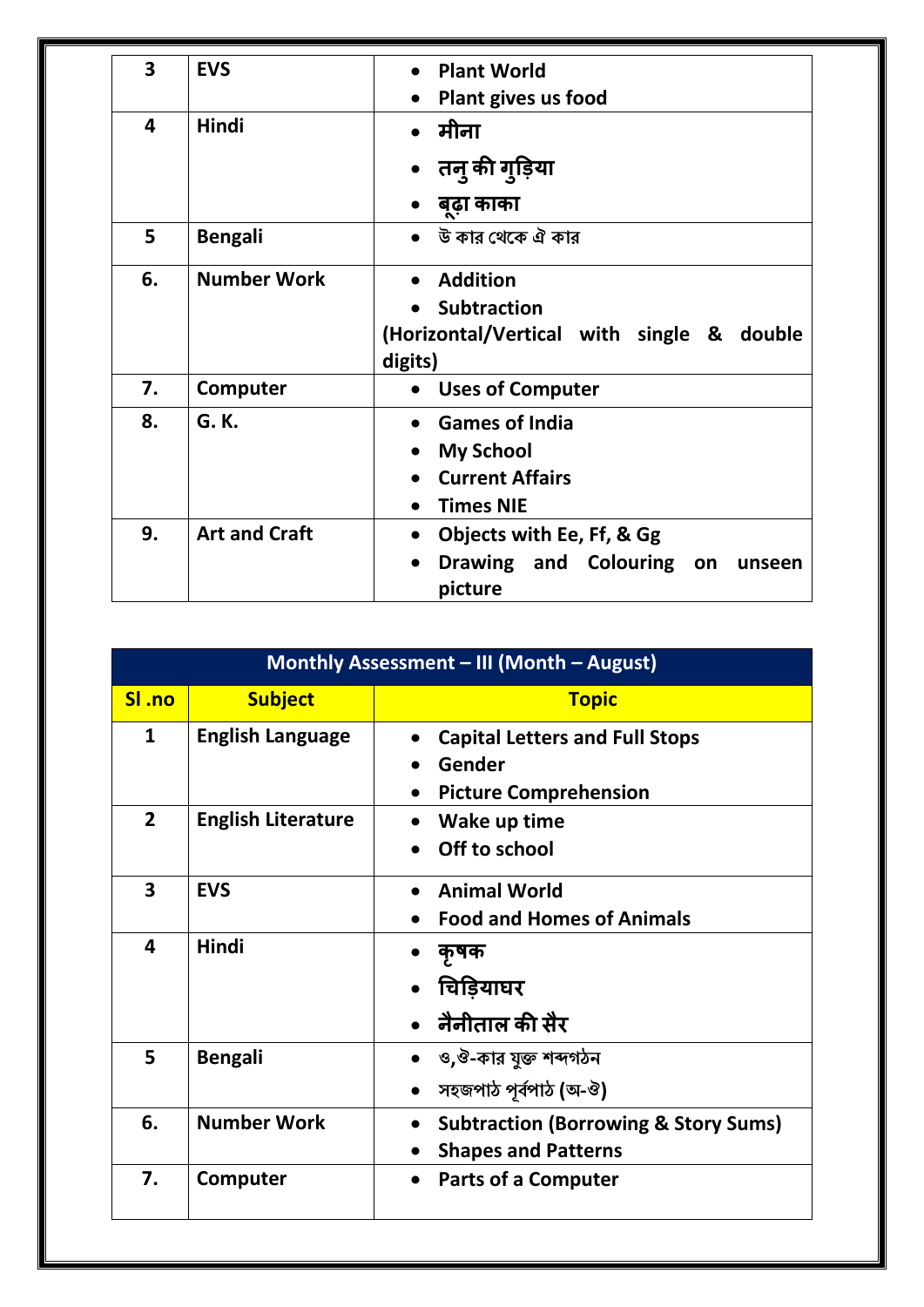| 8. | G. K.                | • Animals(Pet/Domestic/Wild/Farm)    |
|----|----------------------|--------------------------------------|
|    |                      | <b>All About India</b>               |
|    |                      | <b>Times NIE And Current Affairs</b> |
| 9. | <b>Art and Craft</b> | • Objects with Hh, Ii, & Jj          |
|    |                      | Drawing and Colouring on unseen      |
|    |                      | picture                              |

|                         | Term End Examination - I (Month - September) |                                                                                                         |  |
|-------------------------|----------------------------------------------|---------------------------------------------------------------------------------------------------------|--|
| <b>Sl. No</b>           | <b>Subject</b>                               | <b>Topic</b>                                                                                            |  |
| 1                       | <b>English Language</b>                      | Am, is, are<br>$\bullet$<br><b>Verbs</b><br><b>Composition / Comprehension</b>                          |  |
| $\overline{2}$          | <b>English Literature</b>                    | <b>Making New Friends</b><br>$\bullet$<br><b>The Shell</b><br>$\bullet$                                 |  |
| 3                       | <b>EVS</b>                                   | My Body<br>Food for healthy body<br><b>Clothes and Homes</b>                                            |  |
| $\overline{\mathbf{4}}$ | Hindi                                        | • मोटूराम – छोटूराम<br>मौसी आई<br>चिंटू और पिंकी<br>अच्छा लड़का<br>• मूंगा की मां                       |  |
| 5                       | <b>Bengali</b>                               | সহজপাঠ পূৰ্বপাঠ:- (ক-ষ্ষ)<br>$\bullet$                                                                  |  |
| 6.                      | <b>Number Work</b>                           | <b>Time</b><br>$\bullet$<br><b>Data Handling</b>                                                        |  |
| 7.                      | Computer                                     | The keyboard<br>$\bullet$                                                                               |  |
| 8.                      | G. K.                                        | <b>Places of Worship</b><br><b>Festivals</b><br><b>Current Affairs</b><br><b>Times NIE</b><br>$\bullet$ |  |
| 9.                      | <b>Art and Craft</b>                         | Objects with Kk, Ll, Mn<br>$\bullet$<br><b>•Basic</b><br>shapes<br>of<br>fruits<br>and<br>vegetables    |  |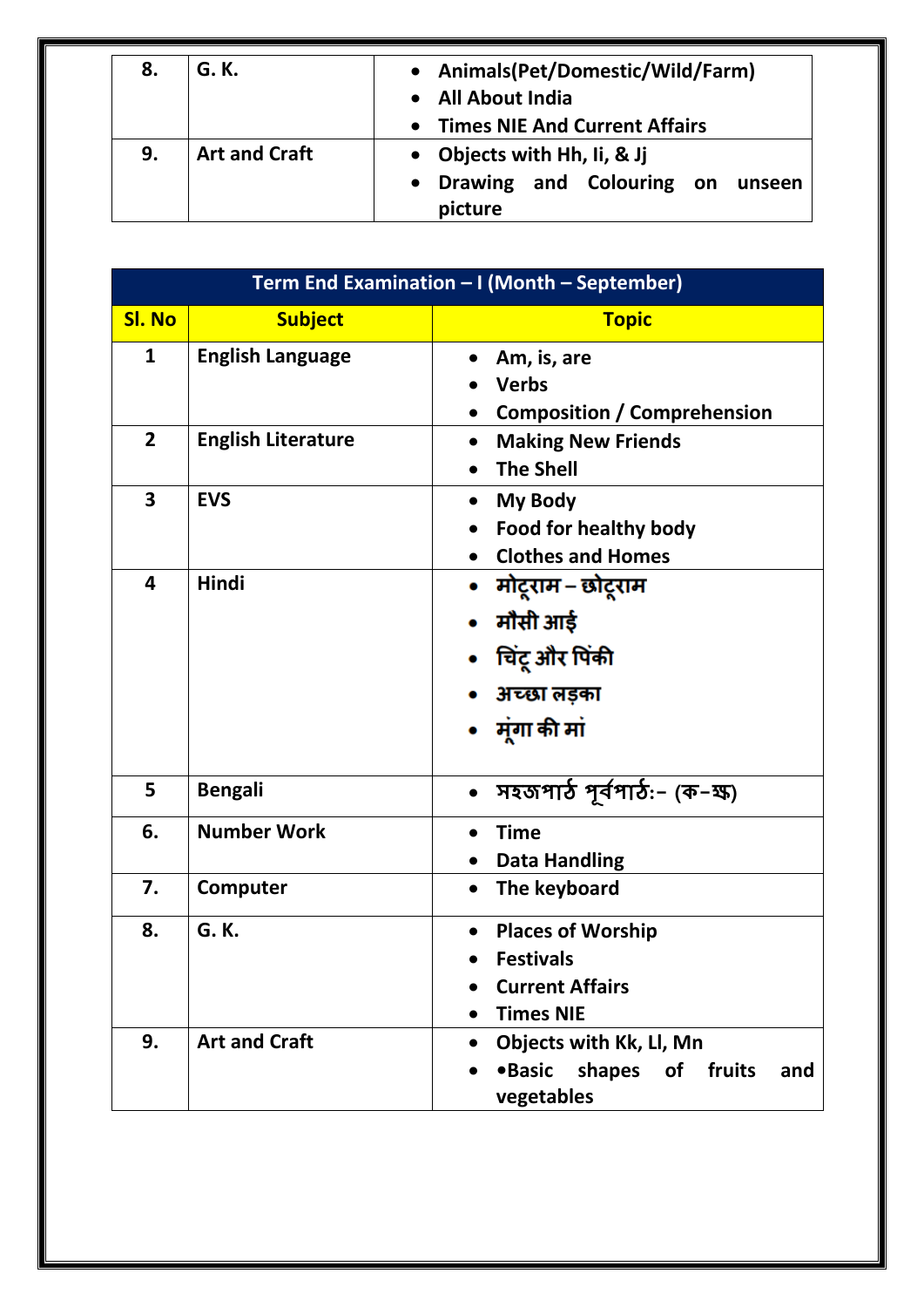| Monthly Assessment - IV (Month - November) |                           |                                                                                                                                                                   |
|--------------------------------------------|---------------------------|-------------------------------------------------------------------------------------------------------------------------------------------------------------------|
| SI .no                                     | <b>Subject</b>            | <b>Topic</b>                                                                                                                                                      |
| 1.                                         | <b>English Language</b>   | <b>Articles</b><br>$\bullet$                                                                                                                                      |
| 2.                                         | <b>English Literature</b> | Let us have lunch                                                                                                                                                 |
| 3.                                         | <b>Number Work</b>        | <b>Multiplication (Single/double</b><br>$\bullet$<br>digits, regrouping, word<br>problems)                                                                        |
| 4.                                         | <b>EVS</b>                | <b>Keeping Healthy and Fit</b><br>$\bullet$                                                                                                                       |
| 5.                                         | <b>Hindi</b>              | • विलोम शब्द<br>• मुर्गी के दो चूजे                                                                                                                               |
| 6.                                         | <b>Bengali</b>            | • प्रथम भार्ठ ও य-फना यूऊ गम                                                                                                                                      |
| 7.                                         | Computer                  | <b>The Mouse</b>                                                                                                                                                  |
| 8.                                         | G.K.                      | Mixed Bag 1 (Fruits / Vegetables /<br>$\bullet$<br><b>Flowers</b> )<br><b>Healthy foods &amp; Junk Foods</b><br>$\bullet$<br><b>Times NIE And Current Affairs</b> |
| 9.                                         | <b>Art &amp; Craft</b>    | Objects with Nn, Oo & Pp<br>$\bullet$<br><b>Formation</b> of<br>animals<br>using<br>alphabets & numbers                                                           |

| <b>Monthly Assessment - <math>\overline{V}</math> (Month - December)</b> |                           |                                                                            |
|--------------------------------------------------------------------------|---------------------------|----------------------------------------------------------------------------|
| SI .no                                                                   | <b>Subject</b>            | <b>Topic</b>                                                               |
| 1.                                                                       | <b>English Language</b>   | This/That<br><b>These/Those</b><br><b>Picture Composition</b><br>$\bullet$ |
| 2.                                                                       | <b>English Literature</b> | <b>Picnic in the woods</b><br>$\bullet$                                    |
| 3.                                                                       | <b>Number Work</b>        | <b>Measurements</b><br><b>Roman Numerals</b>                               |
| 4.                                                                       | <b>EVS</b>                | <b>Keeping safe</b><br>$\bullet$                                           |
| 5.                                                                       | <b>Hindi</b>              | हामिद चला चाँद पर<br>वचन<br>गिणती $(1 - 20)$                               |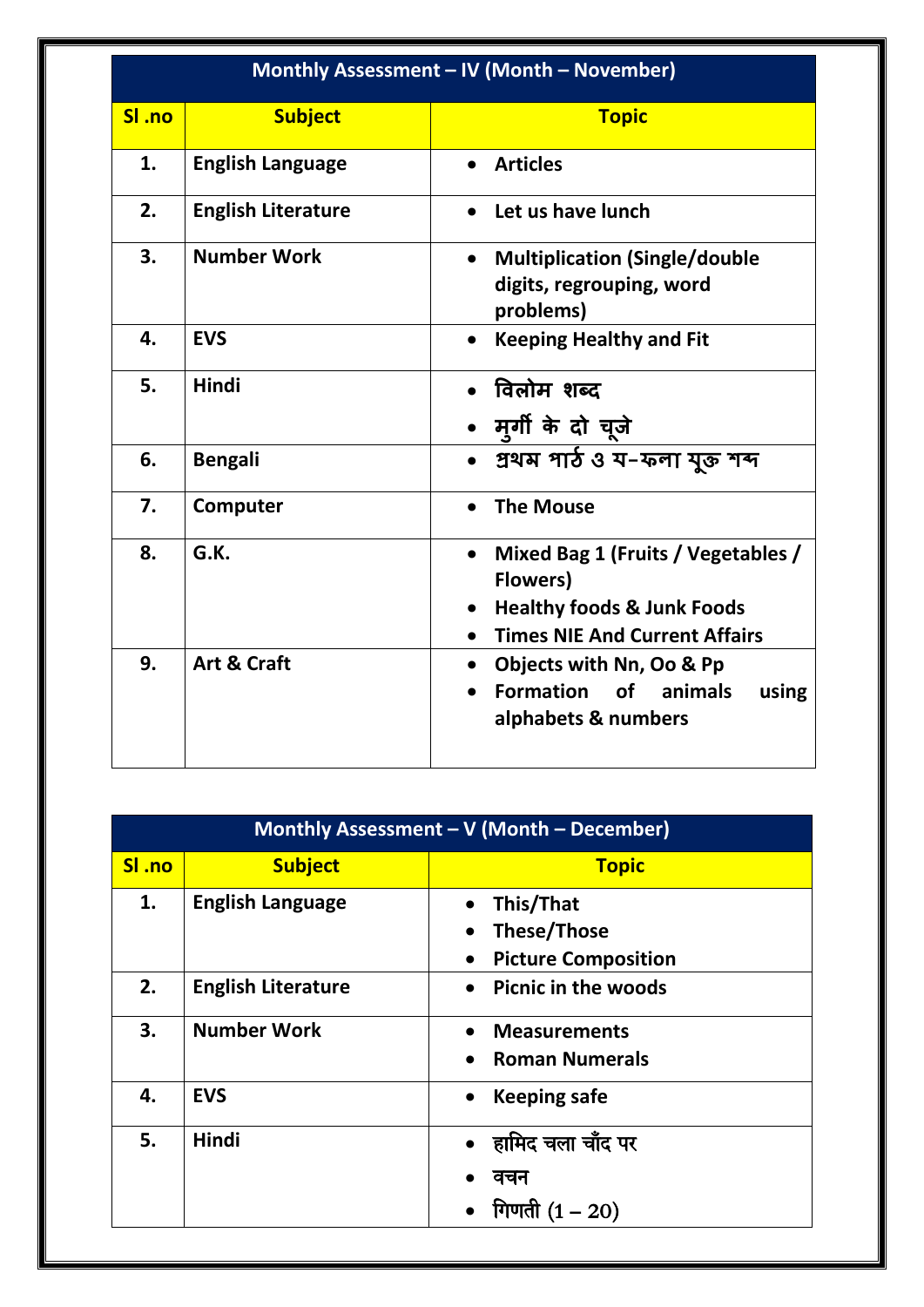| 6. | <b>Bengali</b> | • দ্বিতীয় পাঠ ও ম-ফলা যুক্ত শব্দ                                                                                                                           |
|----|----------------|-------------------------------------------------------------------------------------------------------------------------------------------------------------|
| 7. | Computer       | <b>Tux Typing</b><br>$\bullet$                                                                                                                              |
| 8. | G.K.           | <b>Transport</b><br>$\bullet$<br><b>People Clothes &amp; Types of</b><br>$\bullet$<br><b>Materials</b><br><b>Times NIE And Current Affairs</b><br>$\bullet$ |
| 9. | Art & Craft    | <b>Objects with Qq, Rr &amp; Ss</b><br><b>Village Scenery with Human Figure</b><br>$\bullet$                                                                |

| Monthly Assessment - VI (Month - January) |                           |                                                                                                  |
|-------------------------------------------|---------------------------|--------------------------------------------------------------------------------------------------|
| <b>Sl. No</b>                             | <b>Subject</b>            | <b>Topic</b>                                                                                     |
| $\mathbf{1}$                              | <b>English Language</b>   | <b>Question Mark and Question</b><br><b>Words</b><br>Comprehension                               |
| $\overline{2}$                            | <b>English Literature</b> | <b>Thank You</b><br>$\bullet$<br><b>Save Each Drop</b>                                           |
| 3                                         | <b>Number Work</b>        | <b>Money</b><br>$\bullet$                                                                        |
| 4                                         | <b>EVS</b>                | Air<br>Water                                                                                     |
| 5                                         | Hindi                     | लिंग<br>दौड़ी-दौड़ी आई पकौड़ी<br>गायक गधा                                                        |
| 6.                                        | <b>Bengali</b>            | •   তৃতীয় পাঠ<br>ন, ল –ফলা যুক্ত শব্দ                                                           |
| 7.                                        | Computer                  | <b>Storing Data</b>                                                                              |
| 8.                                        | G.K.                      | <b>Odd One Out</b><br><b>Opposites</b><br><b>NIE Times &amp; Current Affairs</b><br>$\bullet$    |
| 9.                                        | Art & Craft               | Objects with Tt, Uu & Vv<br>$\bullet$<br>Drawing and Colouring on unseen<br>$\bullet$<br>picture |